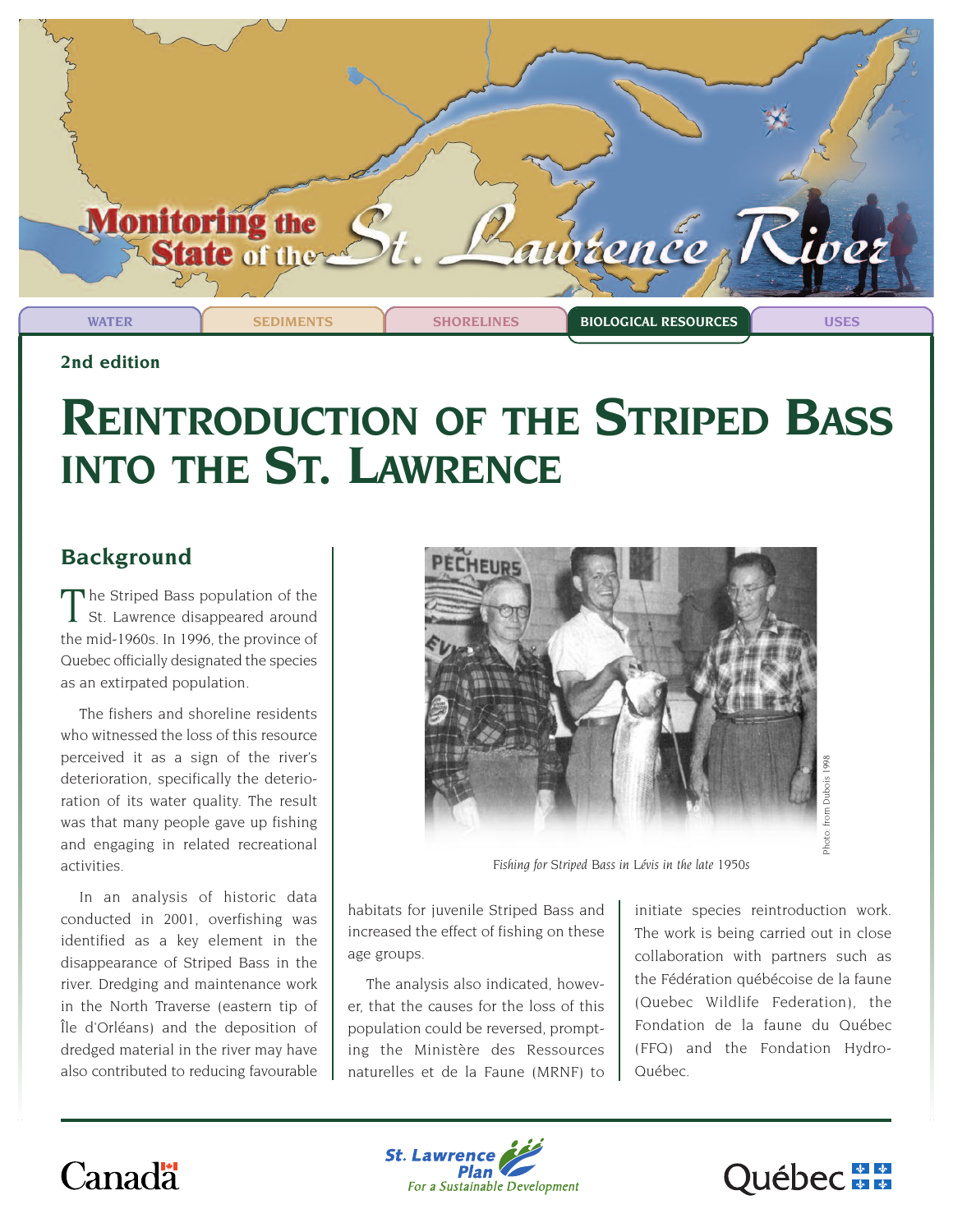## **Overview of the Situation**

The Striped Bass (*Morone saxatilis*) is a species typical of North American east coast estuaries and shorelines. Its range extends from the St. Lawrence River in the north to the St. Johns River in northeastern Florida. The Striped Bass population that once inhabited the St. Lawrence was the most northern of the various populations present along the North American east coast. Its distribution is thought to have been limited to a fluvial and estuarine stretch about 300-km long between Sorel and Kamouraska, Quebec.

The Striped Bass is an anadromous fish—that is, it reproduces in fresh water. After hatching, juveniles head downstream to the brackish water of the estuary to feed and grow for a few years before reaching maturity.

Striped Bass were once thought to spawn in the spring in the area of Lake Saint-Pierre, although this hypothesis has never been verified in the field. In summer, the smallest specimens abounded primarily around Île d'Orléans; the larger ones frequented the Rivière-Ouelle and Kamouraska areas.

The presence of an abundant Striped Bass population is therefore a good indicator of the health of a river and its estuary, because many conditions relating to habitat quality and prey abundance must be met.

#### **Stocking**

Because Striped Bass disappeared from the St. Lawrence nearly 40 years ago, another indigenous population was needed to form the foundation for their reintroduction. The Miramichi River population was selected mainly for its proximity to the St. Lawrence and its northernness. The first tests were conducted in 1999 to verify the feasibility of the project in terms of transportation and fry rearing.

As such, since 2002, juvenile Striped Bass (young-of-the-year of about 5 cm long) have been caught in the Miramichi River then transported and raised to maturity at the government fish farm in Baldwin Mills in Quebec's Eastern Townships. Using various techniques, spawners reproduce at the fish farm in spring and their young are stocked in the river in the fall of the same year.

Experiments have been conducted at the Baldwin Mills fish farm since 2004 to master the techniques of



*Striped Bass:* Morone saxatilis *(Walbaum)*

reproducing and rearing the young Striped Bass. The first Striped Bass produced at Baldwin Mills were released into the river in the larval stage in June 2006.

The objective of the reintroduction program is to stock the river with 50 000 young Striped Bass measuring 8 to 10 cm in length every fall for ten years. It is believed that this should make it possible to rebuild the population. Since 2002, 4470 Striped Bass (4 to 50 cm long and over) and more than four million larvae have been released in the area between Saint-Pierre-les-Becquets and Rivière-Ouelle (Table 1). To date, most of the stocked fish have been surplus fish not needed for breeding that year's young bass.



Photo: J. RobitaillePhoto: J. Robitaill

*Stocking Striped Bass in the St. Lawrence River at Berthier-sur-Mer*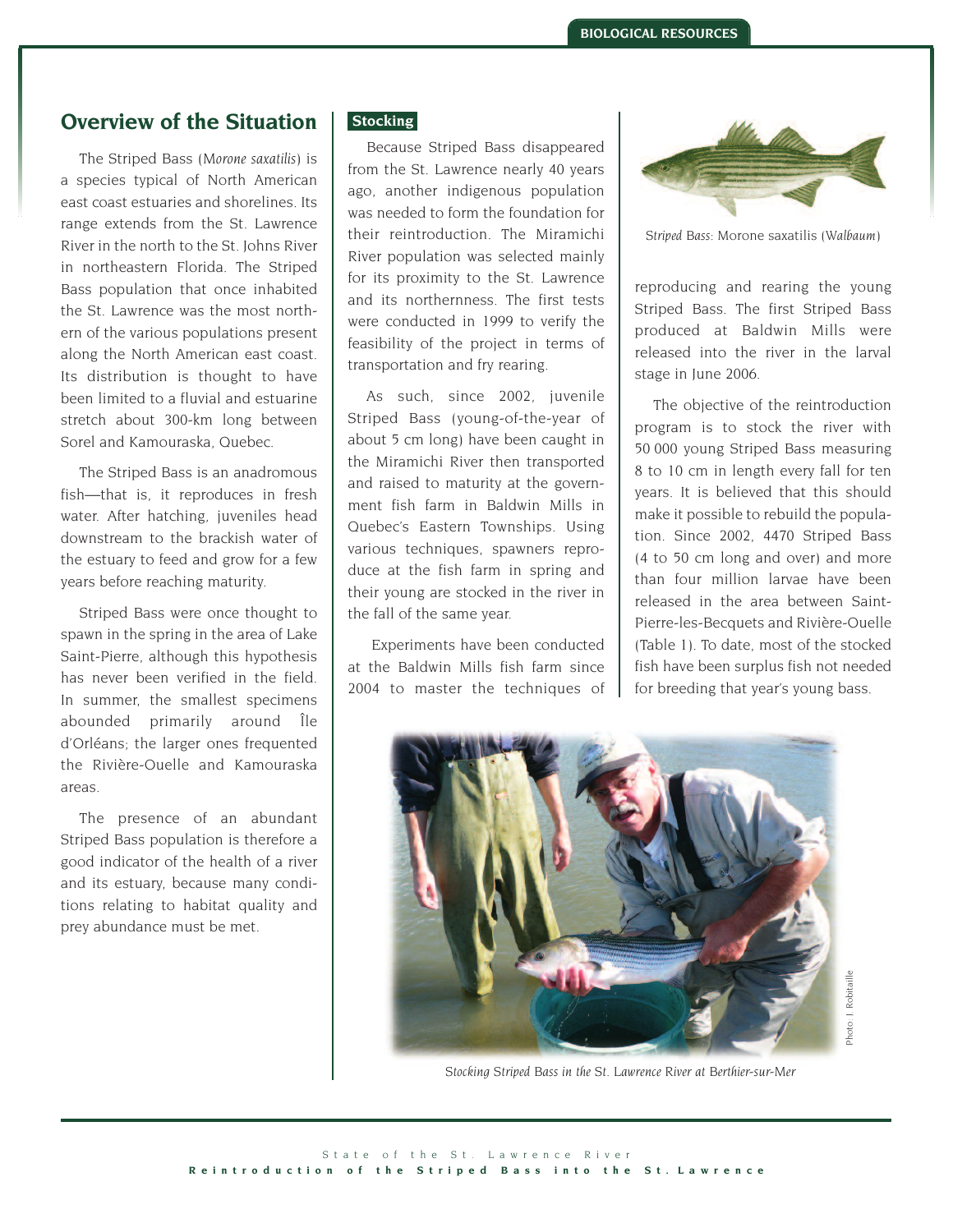**Table 1. Number of Striped Bass released into the St. Lawrence River by age group** 

| Age      | <b>Number</b> | <b>Size</b>   |  |
|----------|---------------|---------------|--|
| Larvae   | 4275000       | $2-4$ mm      |  |
| $() +$   | 2628          | $6-13$ cm     |  |
| $1+$     | 731           | $\sim$ 33 cm  |  |
| $2+$     | 692           | 35-41 cm      |  |
| $3+$     | 262           | 42-50 cm      |  |
| Spawners |               |               |  |
| $4+$     | 141           | $~\sim$ 53 cm |  |
| $6+$     | 16            | $~\sim$ 56 cm |  |

In the spring of 2007, all Striped Bass larvae were marked with the antibiotic oxytetracycline, which can be distinguished with fluorescent light for several months on the otolith, a small bone in the fish's head. Since 2003, fish measuring 10 cm and longer have been marked with numbered micro-labels identifying the fish's origin, the stocking date and site.

The funds provided by the Fondation Hydro-Québec pour l'environnement and the Fédération québécoise de la faune have led to the recent completion by the MRNF of the section of the Baldwin Mills fish farm where Striped Bass will be bred and reared.

#### **Monitoring the Reintroduction**

Biological monitoring is a major element of the St. Lawrence Striped Bass reintroduction project. It is a tool that can be used with Striped Bass stocking strategies to optimize or even identify possible problems in the striper population being reconstructed or in the community into which new bass will be introduced.

Monitoring is focused on the Striped Bass population itself, and it enables information to be collected on the establishment of stocked stripers (survival, growth, range), assessment of changes in population parameters and the fish's relative abundance. The monitoring is also aimed at obtaining evidence of natural reproduction: eggs, larvae or juveniles caught in the environment that were not placed there by stocking.

The reintroduction of Striped Bass into the St. Lawrence River could lead to changes in the ecosystem, so it is also crucial to monitor the larger fish community, which is already subject to many other pressures.

Although it was anticipated that the official juvenile Striped Bass stocking program would begin very soon, some surplus fish were released in 2002. Although several incidental Striped Bass catches were reported by commercial and sport fishers, commercial eel fishers in the St. Lawrence estuary only began to be surveyed in 2004, in order to collect data on bycatches. In 2007, those fishers accounted for 96% of the commercial eel fishing effort in the estuary between Portneuf and Matane.

In 2005, the Fédération québécoise de la faune (FQF), in collaboration with the Priority Intervention Zones (ZIP) Program and various hunting and fishing associations, conducted an information and awareness campaign among sport fishers to encourage them to release all incidental catches



*Striped Bass larva 48 hours after fertilization*



Photo: MRNF

*Nine-day-old Striped Bass larva*



Photo: MRNF

*Juvenile Striped Bass produced at the Baldwin Mills fish farm in fall*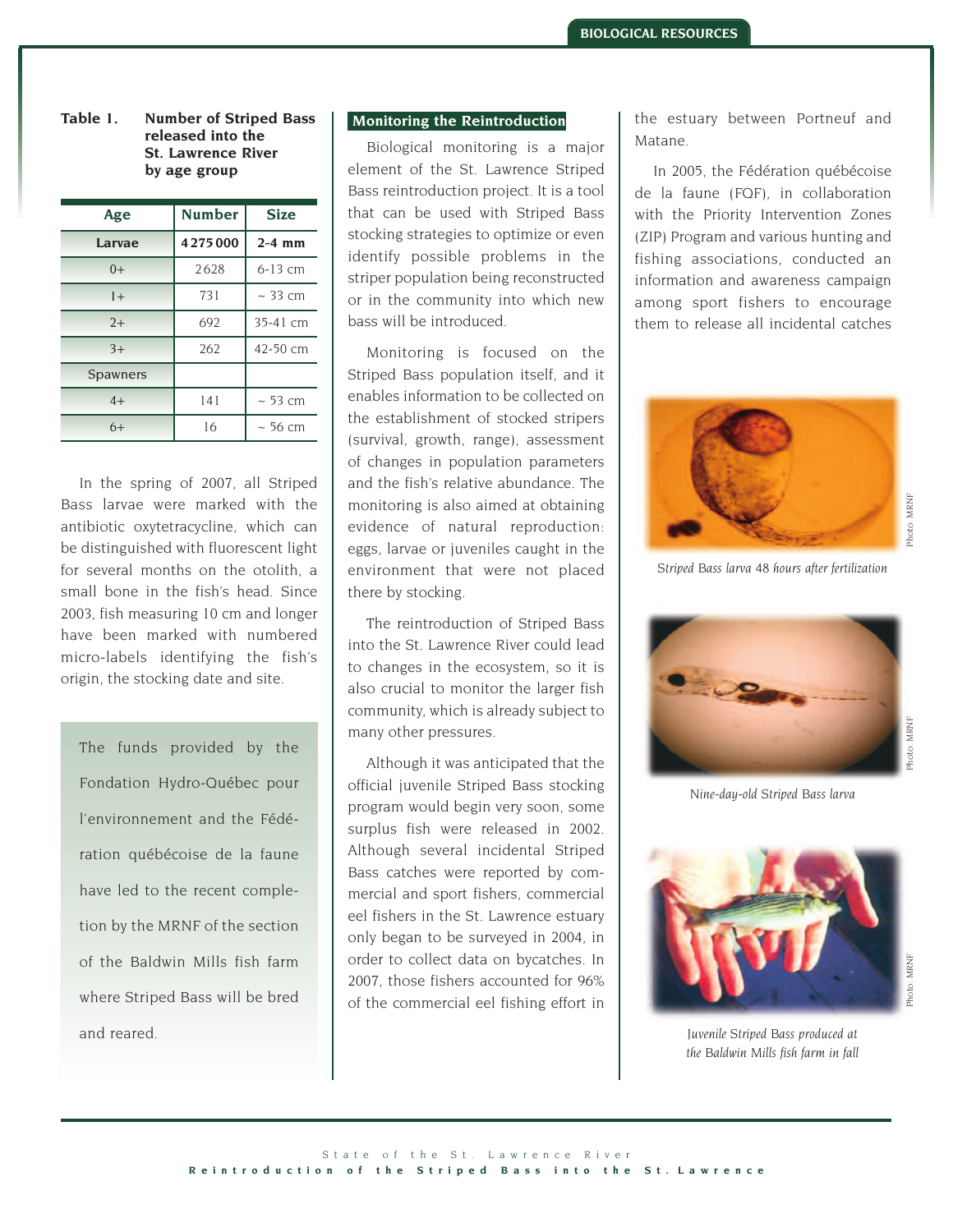of Striped Bass back to the water and to report the catches to provincial authorities.

This information was added to that gathered by MRNF staff and other government or private agencies as part of surveys of fish catches (Table 2). Processing of this information makes it possible to track the establishment of stocked Striped Bass in the St. Lawrence. It also advances understanding of changes in the relative abundance of the new population, its movements and biological characteristics.

Catches reported since 2003 are distributed between the Lake Saint-Pierre area and Rimouski (see map). A sport fisher in the Saguenay River even reported catching a striper at Shipshaw,

| Year | <b>Commercial fishing</b><br>network | <b>Sport fishing</b> | <b>Wildlife surveys</b> | <b>Total</b> |
|------|--------------------------------------|----------------------|-------------------------|--------------|
| 2003 |                                      | 3                    |                         | 2            |
| 2004 | 11                                   | 3                    |                         | 15           |
| 2005 | 42                                   |                      |                         | 44           |
| 2006 | 108                                  |                      | 17                      | 125          |
| 2007 | 119                                  |                      |                         | 128          |

**Table 2. Confirmed Striped Bass catches, 2003–2007** 

and another sport fisher reported one in the Richelieu River above the Saint-Ours dam. Most Striped Bass have been caught between Quebec City and Saint-André de Kamouraska.

The current distribution of catches corresponds very closely to the historic distribution of the population (see map). There also seems to be a fall migration of large individuals to the upper estuary upstream of Quebec City, just like in the past.

Wildlife surveys conducted by a private firm in the spring of 2006

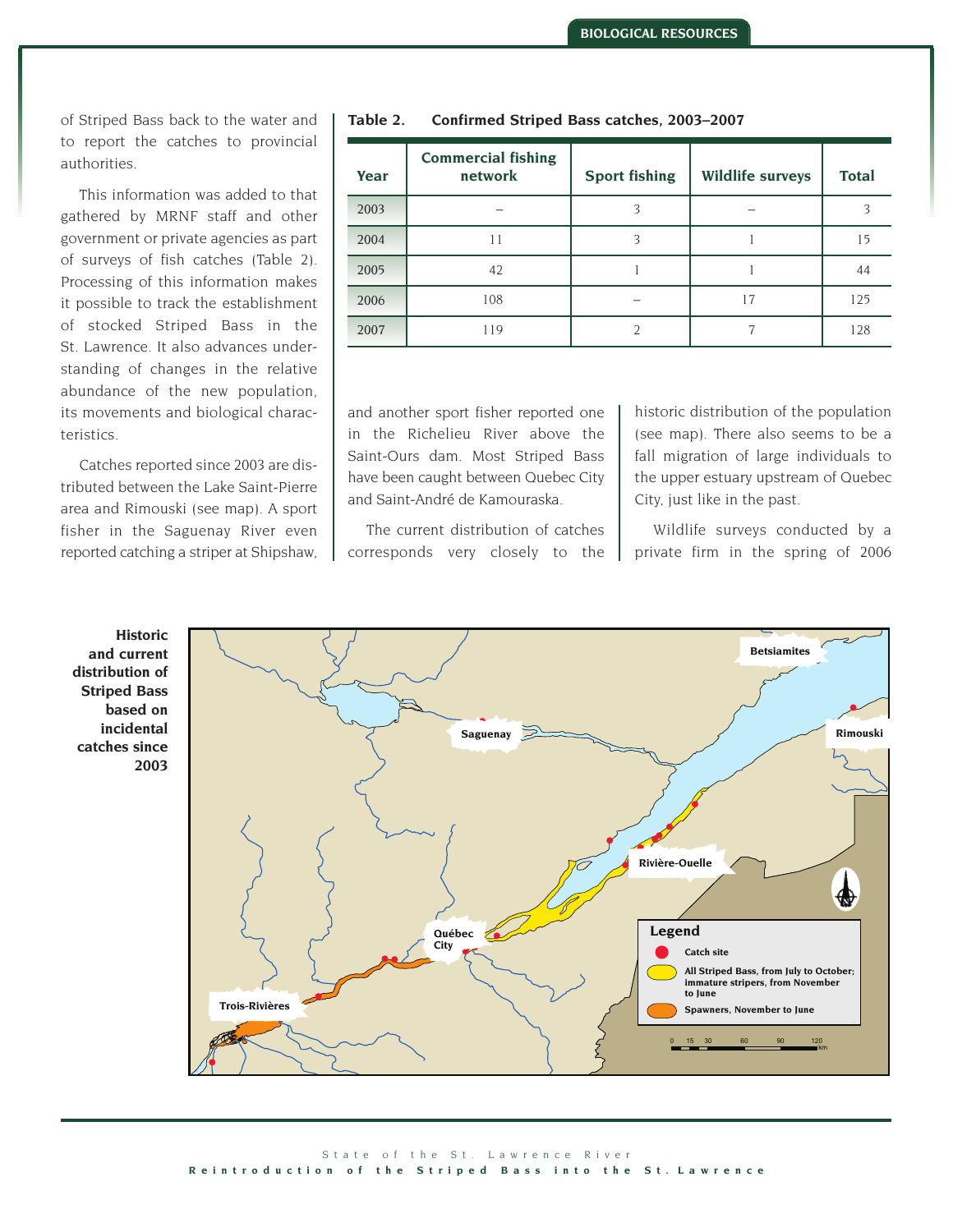recorded the capture of four sexuallymature stripers at Gentilly, presumably once an established spawning ground. *Could this be the first sign of natural reproduction of Striped Bass in the St. Lawrence?*  Perhaps, because in 2006, 77 young-ofthe-year bass were caught in eel fishing gear in the area between Rivière-Ouelle and Kamouraska. In 2007, another 63 young-of-the-year were caught. They are either the result of natural reproduction or grown from the first larvae stocked in 2006 and 2007. The question may be answered in 2008 because, since 2007, all stocked larvae can be identified by a mark that distinguishes them from larvae born by natural means in the St. Lawrence.

Although there has been no detailed analysis of the growth of stripers caught over the last few years, it seems fairly clear that their growth in the river is excellent.

The information collected to date indicates that the survival rate of Striped Bass stocked since 2002 seems to be very high, that they occupy the same range as their predecessors, and that their growth is excellent. It remains to be determined if stripers can reproduce successfully and, if applicable, to monitor the progression of their abundance.

## **Outlook**

Under the Striped Bass reintroduction program, the river will continue to be stocked with 50 000 young stripers (8–10 cm long) every fall for about ten years. It is believed that this should begin the process of rebuilding the population.

Our current information on survival, growth and distribution of several hundred Striped Bass stocked since 2002 demonstrates that habitat quality and the abundance of prey are favourable to the recovery of a Striped Bass population.

A crucial phase remains: to confirm, through the presence of eggs, larvae and juveniles we are sure were not stocked, that natural reproduction is occurring.



*Fédération québécoise de la faune poster informing sport fishers that it is mandatory to release all catches of Striped Bass and to report them to authorities.*



*Eel fishing at Kamouraska*